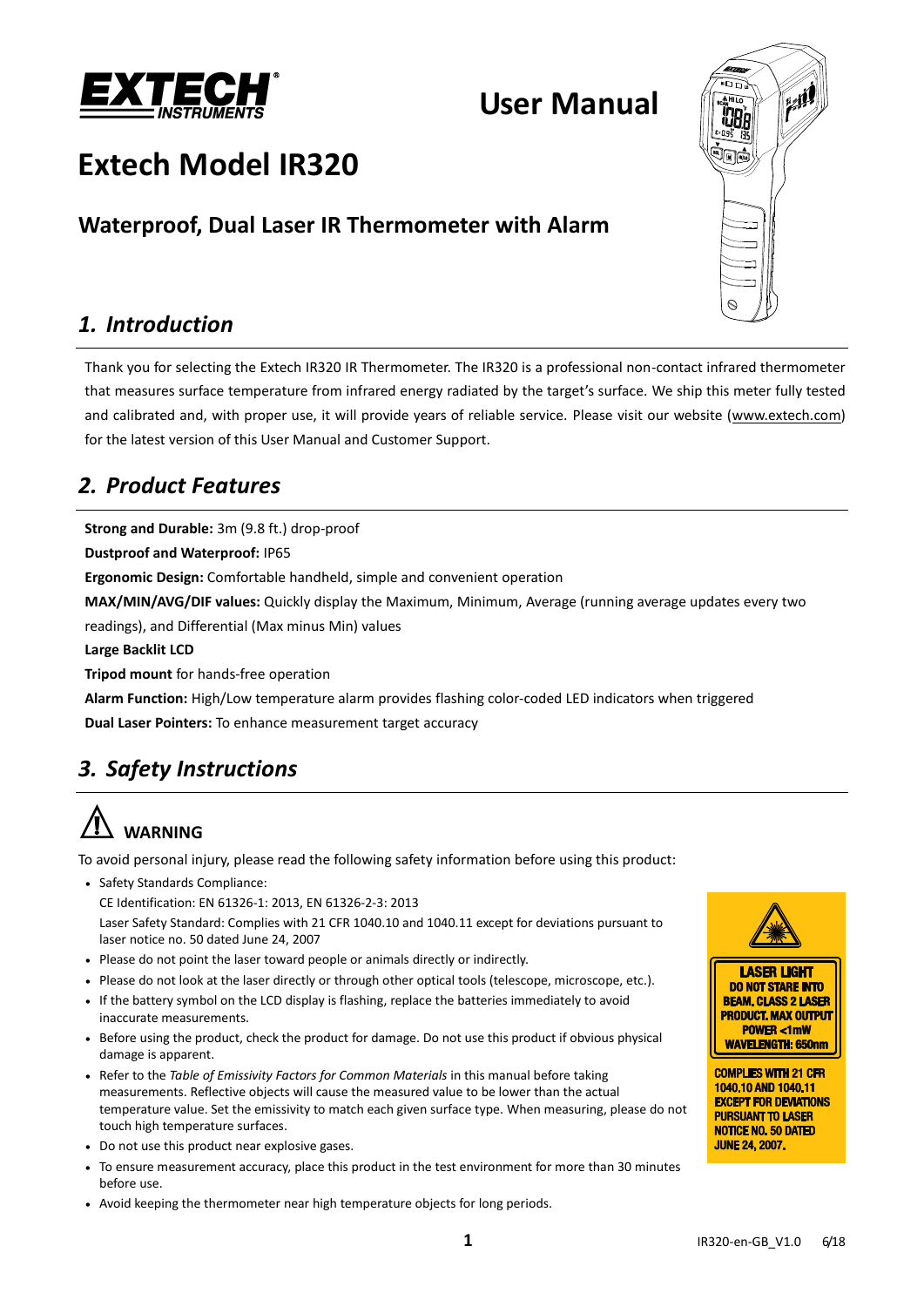## *4. Product Description*

#### **Meter Description**

- 1. Low Alarm Alert (blue indicator)
- 2. High Alarm Alert (red indicator)
- 3. Backlit LCD
- 4. RCL (Recall MIN-MAX-AVG-DIF) and down arrow button
- 5. M (Mode) button
- 6. Battery compartment
- 7. Battery compartment screw
- 8. HI-LO (alarm) and up arrow button
- 9. Laser pointer lenses
- 10. IR measurement lens
- 11. Measurement trigger
- 12. Tripod mount

#### **Display Description**

| Α                         | Automatic measurement mode                                |                  |
|---------------------------|-----------------------------------------------------------|------------------|
| ◬                         | Laser set to default ON                                   |                  |
| <b>HILO</b>               | High/Low Alarm modes                                      |                  |
| 厂                         | Low battery                                               | A A HI LO E      |
| <b>SCAN</b>               | Scan mode (trigger pulled)                                | <b>SCAN HOLD</b> |
| <b>HOLD</b>               | Measurement Data Hold                                     |                  |
| ˚F℃                       | Units of measure for temperature                          |                  |
|                           | Primary measurement digits (center)                       |                  |
| <b>MAX MIN</b><br>AVG DIF | Maximum, Minimum, Average, Differential values            |                  |
| $E = 0.88$                | <b>Emissivity setting</b>                                 |                  |
| 8888                      | Secondary digits for MAX/MIN/AVG/DIF values (lower right) |                  |
|                           |                                                           | MAX MIN AVG DIF  |

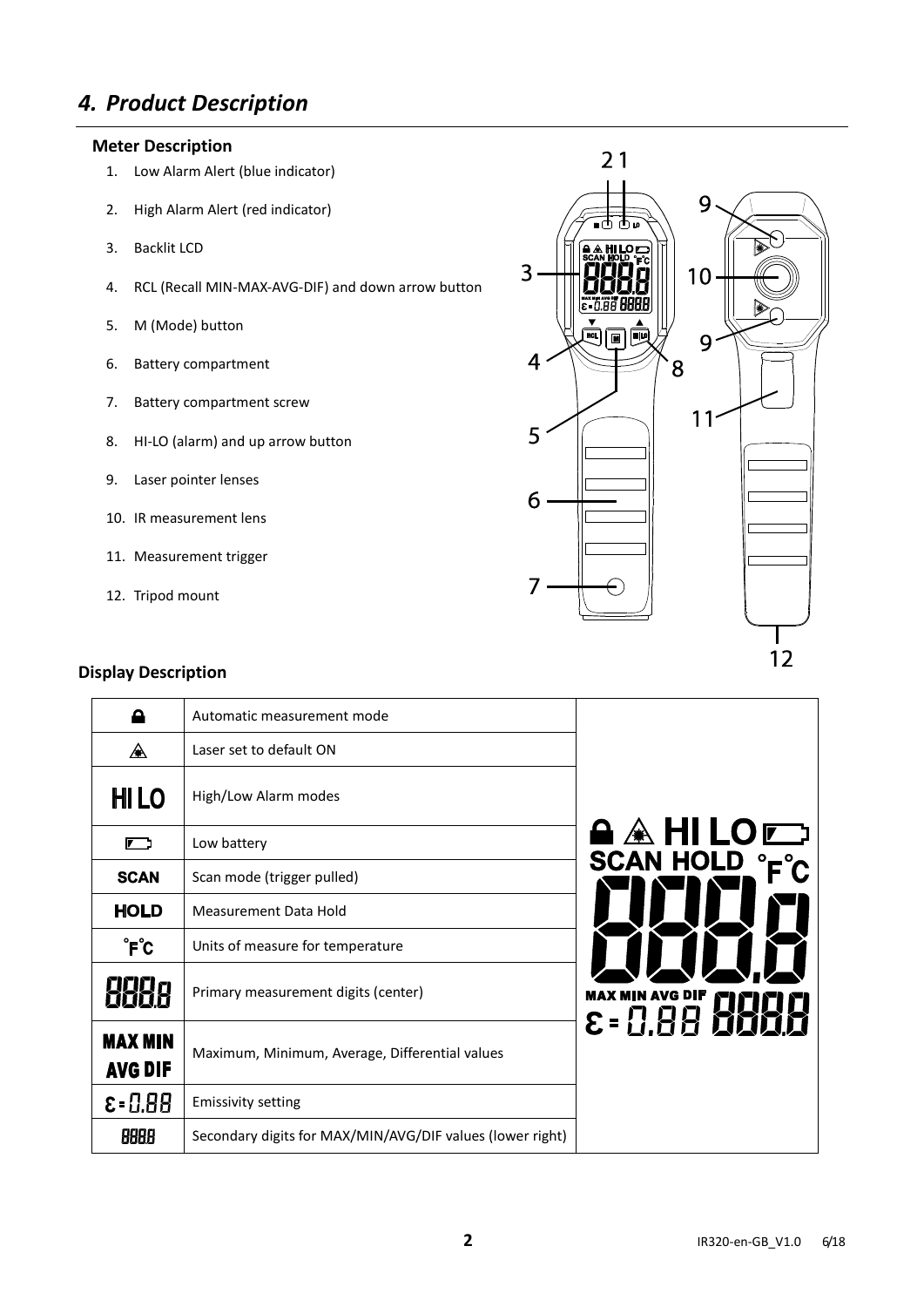## *5. Operation*

#### **Power On and Off**

Pull the trigger to power the meter, the LCD (and backlight) will turn on. The thermometer will power off automatically after approximately eight (8) seconds.

#### **Manual Measurements**

1. Pull and hold the trigger after aiming toward the target to measure.

2. The **SCAN** icon will flash while measuring the targeted surface or object. The center of the measurement spot is equidistant between the two laser points (enable/disable lasers per the *Lasers Enable/Disable* section).

3. Read the temperature measurement on the large digits at the center of the LCD.

4. Release the trigger. The **SCAN** icon disappears and the **HOLD** icon appears, indicating that the measurement has stopped and the display is holding the last measured value. The meter will power off automatically after approximately eight (8) seconds.

#### **Automatic Measurements (trigger-free)**

- 1. Pull and release the trigger to power the meter.
- 2. Press the **M** button six (6) times; the  $\bigoplus$  will appear on the upper left.
- 3. Use the arrow buttons to turn the mode ON (or OFF).

4. Pull and release the trigger. The **incon** will remain ON and the **SCAN** icon will flash. The thermometer will continuously measure the target temperature (without having to hold the trigger). Note that In Auto mode, the LCD backlight will switch off after 2 minutes.

**CAUTION**: If you enable the lasers (see *Lasers Enable/Disable*), they will remain ON during the measurement scan. 5. To stop the measurement, pull and release the trigger again. The Auto measure icon  $\bigoplus$  and the **SCAN** icon will disappear, and the **HOLD** icon will appear. The meter will stop measuring and will hold the last measured value on the LCD until it automatically switches off after approximately eight (8) seconds.

#### **MAX/MIN/AVG/DIF Values**

With the meter ON, short press the **RCL (Recall)** button to step through the MAX/MIN/AVG/DIF modes respectively; the display will show the value of the corresponding mode in the secondary display area (lower right). The **MAX** value is the highest reading taken in a given measurement session, the **MIN** value is the lowest reading, the **AVG** value is a running average that updates every two readings, and the differential (**DIF**) is the MAX minus MIN value.

#### **Alarm Activation**

With the meter ON, short press the **HI/LO** button to select the HI-LO alarm mode, HI-only alarm mode, LO-only alarm mode, or no alarm mode (the display icons will inform as to what mode is currently selected: **HI**, **LO**, **HI-LO**, or no icons). When you select the HI alarm mode, the **HI** LED will flash red when the measured temperature exceeds the high alarm limit. When you select the LO alarm mode, the **LO** LED will flash blue when the measured temperature is lower than the low alarm limit. When you select the HI-LO alarm mode, the **HI** or **LO** LED will flash depending on whether the measured temperature is higher than the HI limit or lower than the LO limit.

#### **HIGH and LOW Alarm Limit Setting**

With the meter ON, short press the **M** button once to access the HI alarm screen or press **M** twice to step to the LO alarm screen. Use the up/down buttons to set the alarm thresholds. Short press the up/down buttons to add or subtract 1 unit, long press to change the units rapidly. The meter will exit the setup screen automatically after five (5) seconds of button inactivity.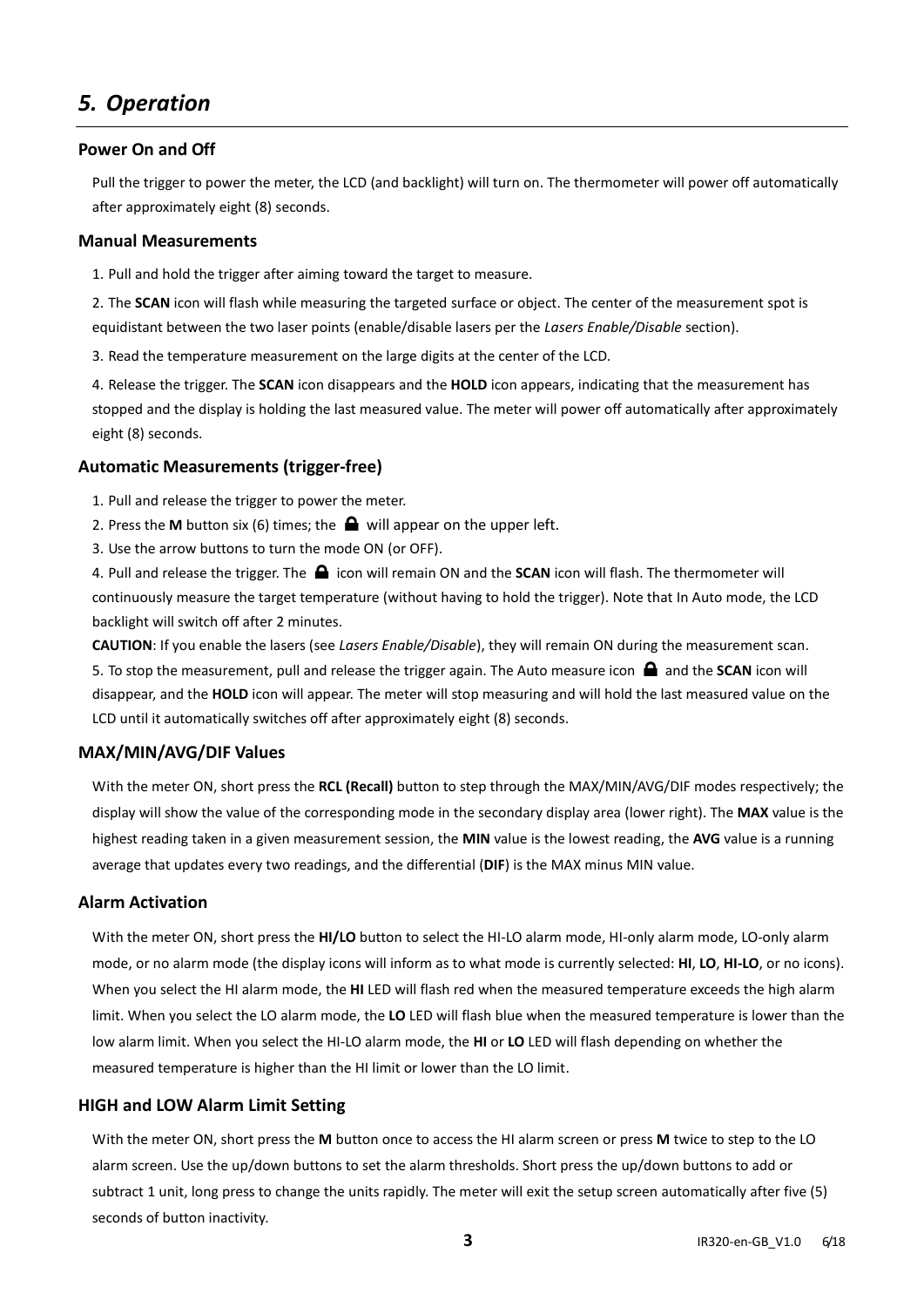#### **Emissivity Setting**

With the meter ON, short press the **M** button three (3) times to step to the emissivity screen. Use the up/down buttons to set the desired value (from  $0.10 \times 1.00$ ). Short press the up or down button to add or subtract 0.01 units or long press to change the units rapidly. The meter will exit the setup mode after five (5) seconds of button inactivity. For more, see the *Emissivity Considerations* section.

#### **Unit of Measure Setup**

With the meter ON, short press the **M** button four (4) times to step to the unit of measure screen. Use the up/down buttons to change the units (°C or °F). The meter will exit the setup mode after five (5) seconds of button inactivity.

#### **Lasers Enable/Disable**

With the meter ON, short press the **M** button five (5) times to step to the laser screen. Use the up/down buttons to select ON/OFF. The laser icon  $\triangle$  appears on the LCD when you enable the lasers, indicating that the laser will light when you pull the trigger (or remain ON in Automatic Measurement mode). The meter will exit the setup mode automatically after five (5) seconds of button inactivity.

## *6. IR Measurement Considerations*

1. To detect a **hot or cold spot**, aim the IR thermometer at a region beyond the target and then scan the entire region in a slow, up/down motion.



2. **Distance-to-Spot (D:S) ratio**. The meter's field of view is 12:1. For example, if the **distance** from the meter to the target is 12 inches, then the **diameter** of the target will be 1 inch. See diagram below.



3. Make measurements < 2 feet from the target when possible. The meter can measure from further distances but **external sources of light can affect measurements**. In addition, the spot size may be so large that it encompasses unwanted surface targets.



- 4. If frost, oil, grime, etc., covers the surface of the object under test, please clean before taking measurements.
- 5. If an object's surface is reflective, apply masking tape or flat black paint to the surface before measuring.
- 6. The meter cannot make accurate measurements through transparent surfaces such as glass.
- 7. Steam, dust, smoke, etc. can obscure measurements.
- 8. The meter compensates for deviations in ambient temperature. It can take up to 30 minutes however for the meter to adjust to wide ambient temperature changes.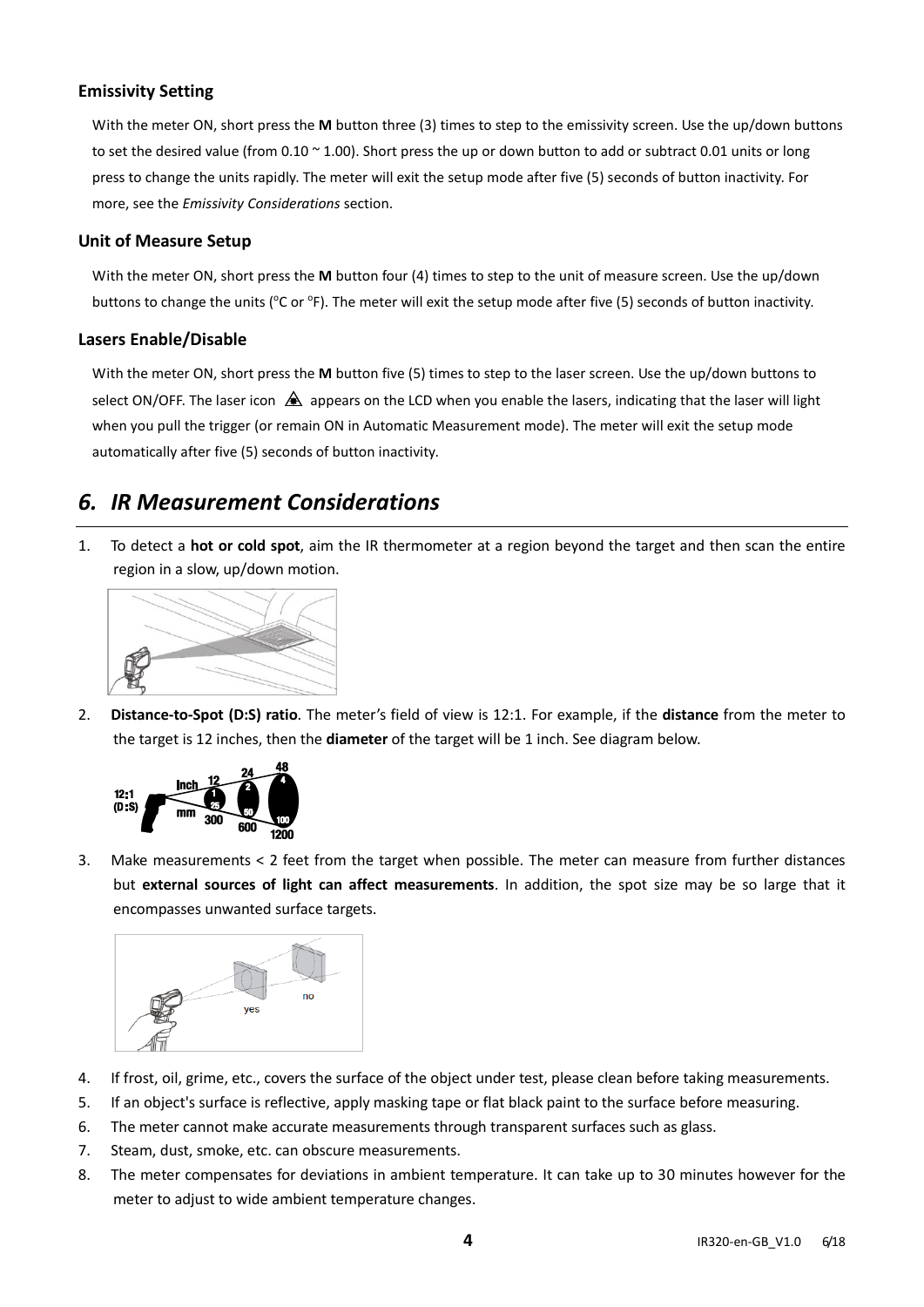## *7. Emissivity Considerations*

The Emissivity setting is shown in small digits at the lower left corner of the display. To adjust the Emissivity please refer to the Emissivity Setting section. Emissivity represents the reflectivity of a material. Most organic materials and painted or oxidized surfaces have an emissivity of approximately 0.95. Masking tape or flat black paint should be applied to cover the measured surface. Wait a period of time to allow the tape or paint to reach thermal equilibrium with the surface of the covered object. Measure the temperature of the surface covered with tape or paint only after equilibrium has been achieved.

| <b>Measured Surfaces</b>                      | <b>Emissivity</b>  | <b>Measured Surfaces</b>                | <b>Emissivity</b>          |
|-----------------------------------------------|--------------------|-----------------------------------------|----------------------------|
| <b>Metals</b>                                 |                    | <b>Non-Metals</b>                       |                            |
| Aluminum                                      |                    | Asbestos                                | 0.95                       |
| Oxidization                                   | $0.2 - 0.4$        |                                         |                            |
| A3003 Alloy                                   |                    | Asphalt                                 | 0.95                       |
| Oxidization                                   | 0.3                |                                         |                            |
| Rough                                         | $0.1 - 0.3$        |                                         |                            |
| <b>Brass</b>                                  |                    | <b>Basalt</b>                           | 0.7                        |
| Burnishing                                    | 0.3                |                                         |                            |
| Oxidization                                   | 0.5                |                                         |                            |
| Copper                                        |                    | Carbon                                  |                            |
| Oxidization<br><b>Electric Terminal Board</b> | $0.4 - 0.8$<br>0.6 | Non-Oxidization<br>Graphite             | $0.8 - 0.9$<br>$0.7 - 0.8$ |
|                                               |                    | Silicon Carbide                         | 0.9                        |
| Hastelloy                                     |                    | Ceramics                                | 0.95                       |
| Alloy                                         | $0.3 - 0.8$        |                                         |                            |
| Inconel                                       |                    | Clay                                    | 0.95                       |
| Oxidization                                   | $0.7 - 0.95$       |                                         |                            |
| Sand-Blasting                                 | $0.3 - 0.6$        |                                         |                            |
| <b>Electro Burnishing</b>                     | 0.15               |                                         |                            |
| Iron                                          |                    | Concrete                                | 0.95                       |
| Oxidization                                   | $0.5 - 0.9$        |                                         |                            |
| Rusting                                       | $0.5 - 0.7$        |                                         |                            |
| Iron (Casting)                                |                    | Cloth                                   | 0.9                        |
| Oxidization                                   | $0.6 - 0.95$       |                                         |                            |
| Non-Oxidization                               | 0.2                |                                         |                            |
| Casting                                       | $0.2 - 0.3$        |                                         |                            |
| Iron (Forging)                                |                    | Glass                                   |                            |
| Passivation                                   | 0.9                | <b>Convex Glass</b>                     | $0.76 - 0.8$               |
|                                               |                    | <b>Smooth Glass</b><br>Lead-Boron Glass | $0.92 - 0.94$              |
| Lead                                          |                    | Plates                                  | 0.78-0.82<br>0.96          |
| Rough                                         | 0.4                |                                         |                            |
| Oxidization                                   | $0.2 - 0.6$        |                                         |                            |
| Molybdenum                                    |                    | <b>Stone Products</b>                   | 0.93                       |
| Oxidization                                   | $0.2 - 0.6$        |                                         |                            |
| Nickel                                        |                    | Plaster                                 | $0.8 - 0.95$               |
| Oxidization                                   | $0.2 - 0.5$        |                                         |                            |
| Platinum                                      |                    | Ice                                     | 0.98                       |
| Black                                         | 0.9                |                                         |                            |
| Steel                                         |                    | Limestone                               | 0.98                       |
| Cold rolling                                  | $0.7 - 0.9$        |                                         |                            |
| <b>Steel Plate Burnishing</b>                 | $0.4 - 0.6$        |                                         |                            |
| <b>Steel Plate Rubbing</b>                    | 0.1                |                                         |                            |
| Zinc                                          |                    | Paper                                   | 0.95                       |
| Oxidization                                   | $0.1\,$            |                                         |                            |
|                                               |                    | Plastics                                | 0.95                       |
|                                               |                    | Water                                   | 0.93                       |
|                                               |                    | Soil                                    | $0.9 - 0.98$               |
|                                               |                    | Wood                                    | $0.9 - 0.95$               |

**Table of Emissivity Factors for Common Materials**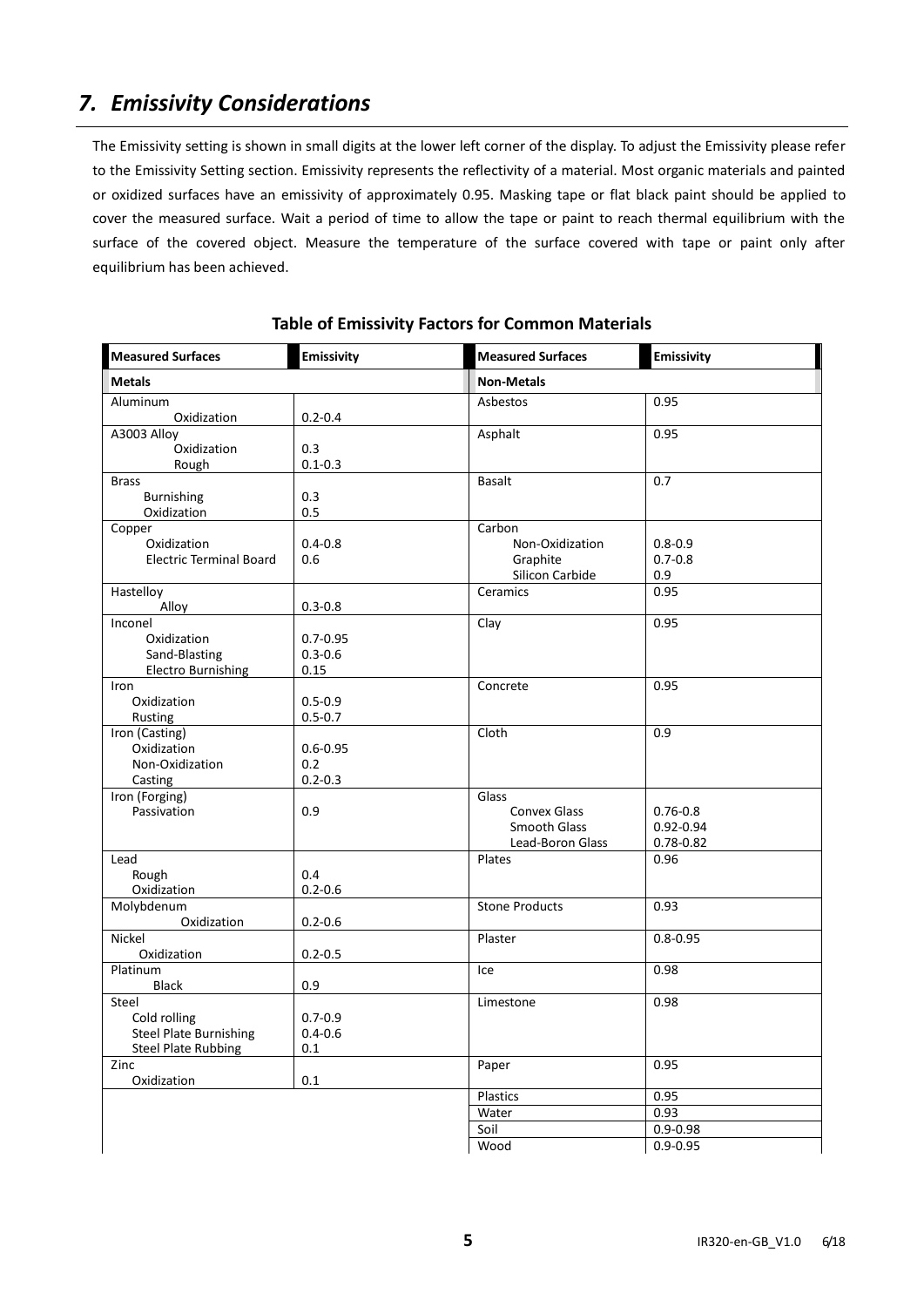## *8. Maintenance*

#### **Cleaning**

To clean the lenses, use compressed air to clear dust and other particles, then carefully clean with a wet cotton swab, moistened with clean water. To clean the meter housing, wipe with a soft, damp cloth. Do not use solvents or abrasives. Do not immerse the meter in liquid.

#### **Battery Installation and Replacement**

Install or replace the 9V battery according to the following figure.





Never dispose of used batteries or rechargeable batteries in household waste.

As consumers, users are legally required to take used batteries to appropriate collection sites, the retail store where the batteries were purchased, or wherever batteries are sold.

**Disposal:** Do not dispose of this instrument in household waste. The user is obligated to take end-of-life devices to a designated collection point for the disposal of electrical and electronic equipment.